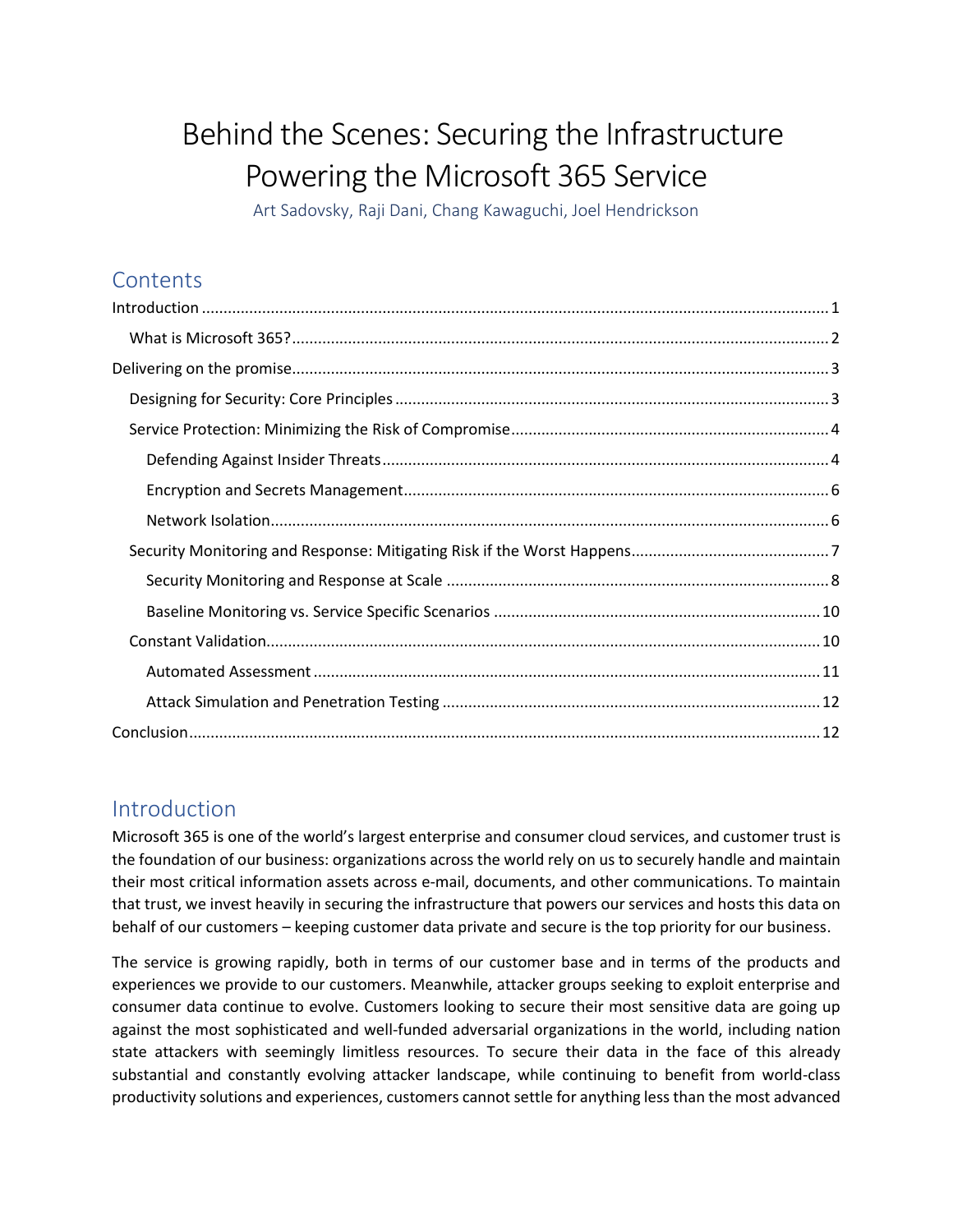security solutions. This paper will explain how the work we do to secure the Microsoft 365 service infrastructure is a critical part of how customers can achieve the protection they need to stay ahead of the world's most challenging and dangerous threats.

Our goal with this paper is to shed light on how we secure one of the world's largest enterprise and consumer services. Much of this work is "invisible" to our customers. When we manage the service infrastructure and operations on their behalf, the work we do to build and maintain that infrastructure securely is not directly observable by end users of the service. But we want to give you a look behind the scenes and demonstrate how much security value customers inherit by trusting Microsoft 365 services with their data.

We will focus on the following questions:

- 1. What are the key principles underlying our approach to service security?
- 2. How do we secure our service infrastructure and the customer data it contains at the scale of a complex, worldwide offering (indeed, how do we use that scale to our advantage)?
- 3. How do we maintain our security posture as new services are added and existing services expand with new functionality, resulting in greater attack surface area?
- 4. How do we stay ahead of attackers, so that our infrastructure is resilient in the face of an evolving attacker landscape?

A single paper cannot capture all the security work done as part of Microsoft 365. This paper will focus on the key principles and work done to secure our infrastructure, and we will build on that with additional papers deeply covering specific security topics. These topics will range from the security implications of AI and intelligent products, to guidance we offer customers for securing their assets using Microsoft's customer facing security products. By articulating the principles behind service security, this paper will provide a foundation for the rest of this series.

#### <span id="page-1-0"></span>What is Microsoft 365?

Microsoft 365 is the cloud-powered, subscription-based version of Office, Windows 10, Enterprise Mobility + Security, and Compliance. Microsoft 365 customers get clients such as Outlook and Windows, and they also benefit from services that Microsoft hosts on their behalf, such as Exchange Online, Microsoft Teams and SharePoint Online. All components of the service are regularly updated as part of the subscription model, so that our customers have an "evergreen" product. Microsoft manages the service infrastructure on behalf of customers, meaning that Microsoft is responsible for securing the infrastructure that stores customer data.

In terms of scale, we currently use close to a million machines to power Microsoft 365 services. The infrastructure powering these services varies widely across service-specific hardware and virtualized environments in Azure, Windows and Linux, and multitenant and dedicated platforms. Microsoft 365 is a global business and our infrastructure is distributed in datacenters around the world, enabling our customers to meet data residency and sovereignty requirements.

In short, the service is complex and runs at incredible scale, and it requires thousands of Microsoft engineers to build and maintain. It is our top priority for us to keep all this infrastructure secure.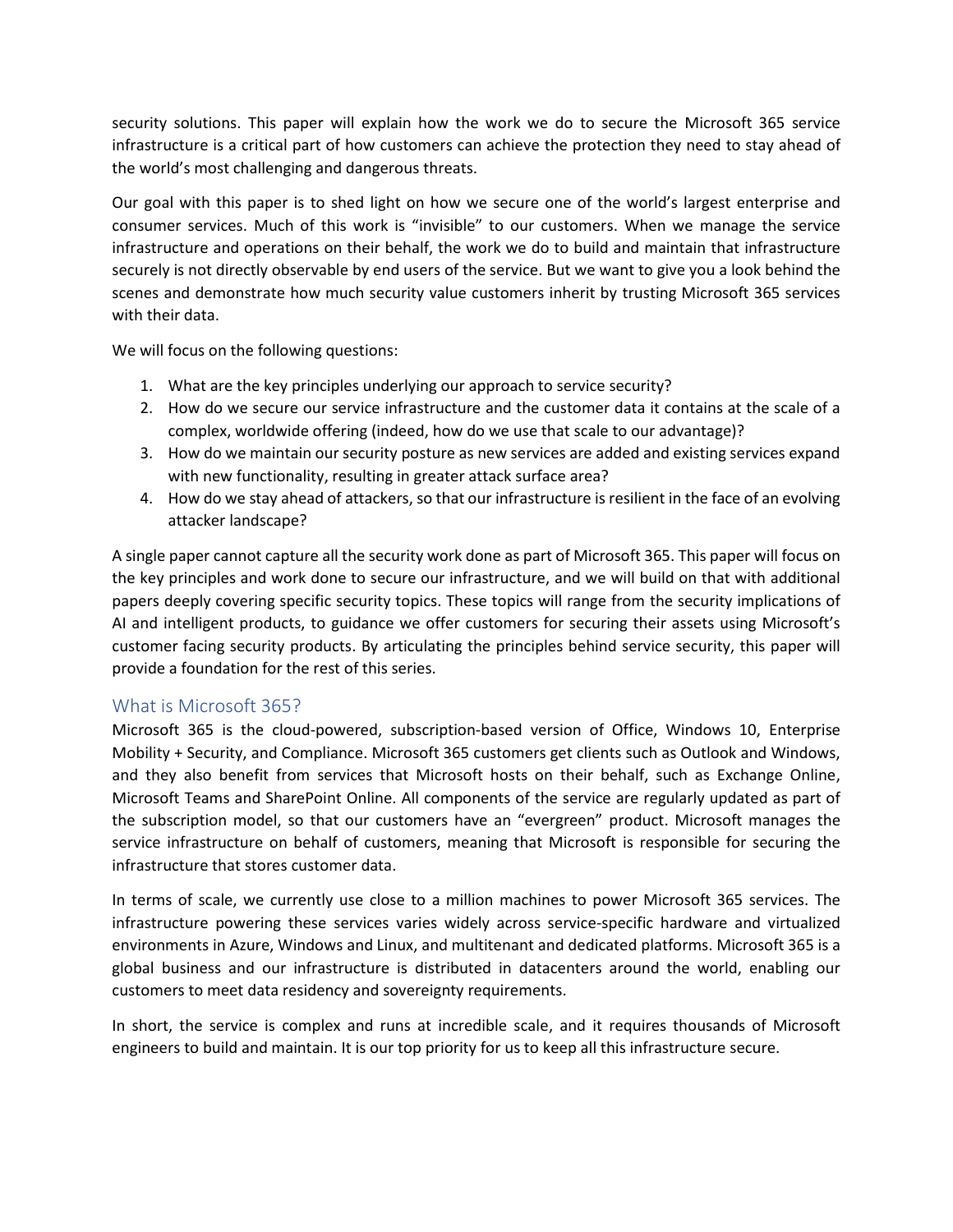# <span id="page-2-0"></span>Delivering on the promise

In the next several sections, we will look at our major investment areas for securely building, running and maintaining the Microsoft 365 services:

- Building tools and architecture that *protect* the service from compromise
- Building the capability to *detect and respond* to threats if a successful attack does occur, such that we can recover service as quickly as possible with minimal adverse consequences
- Continuous *assessment and validation* of the security posture of the service, such that we can identify potential threats to the service before they materialize

Observant readers will notice that this closely maps to the commonly used NIST cybersecurity framework. We find this to be a valuable way of thinking about the categories of work needed to run a service securely at scale. In fact, we see security and compliance as deeply interrelated topics, asthe work we do to secure our infrastructure naturally accrues to our ability to meet compliance and regulatory standards such as NIST. We'll explore the relationship between security and compliance, and the compliance benefits our customers inherit by using the service, in future papers.

#### <span id="page-2-1"></span>Designing for Security: Core Principles

Before getting into details, we wanted to describe the major principles that influence our approach to service security:

- **Data Privacy:** We strongly believe customers own their data, and that we are just custodians of the service that hosts their data. Our service is architected to enable our engineers to operate it without ever touching customer data unless and until specifically requested by the customer.
- **Assume Breach:** Every entity in the service, whether it is personnel administering the service or the service infrastructure itself, is treated as though compromise is a real possibility. Policies governing access to the service are designed with this principle in mind, as is our approach to defense in depth with continuous monitoring and validation.
- **Least Privilege:** Access to a resource is granted only as needed and with the minimal permissions necessary to perform the task that is needed.
- **Breach Boundaries**: The service is designed with breach boundaries, meaning that identities and infrastructure in one boundary are isolated from resources in other boundaries. Compromise of one boundary should not lead to compromise of others.
- **Service Fabric Integrated Security:** Security priorities and requirements are built into the design of new features and capabilities, ensuring that our strong security posture scales with the service. At the scale and complexity of Microsoft 365, security is not something that can be bolted on to the service at the end.
- **Automated and Automatic:** We focus on developing durable products and architectures that can intelligently and automatically enforce service security while giving our engineers the power to safely manage response to security threats at scale. Again, the scale of Microsoft 365 is a key consideration here as our security solutions must handle millions of machines and thousands of internal users.
- **Adaptive Security:** Our security capabilities adapt to and are enhanced by continuous evaluation of the threats facing the service. In some cases, our systems adapt automatically through machine learning models that categorize normal behavior (as opposed to attacker behavior which would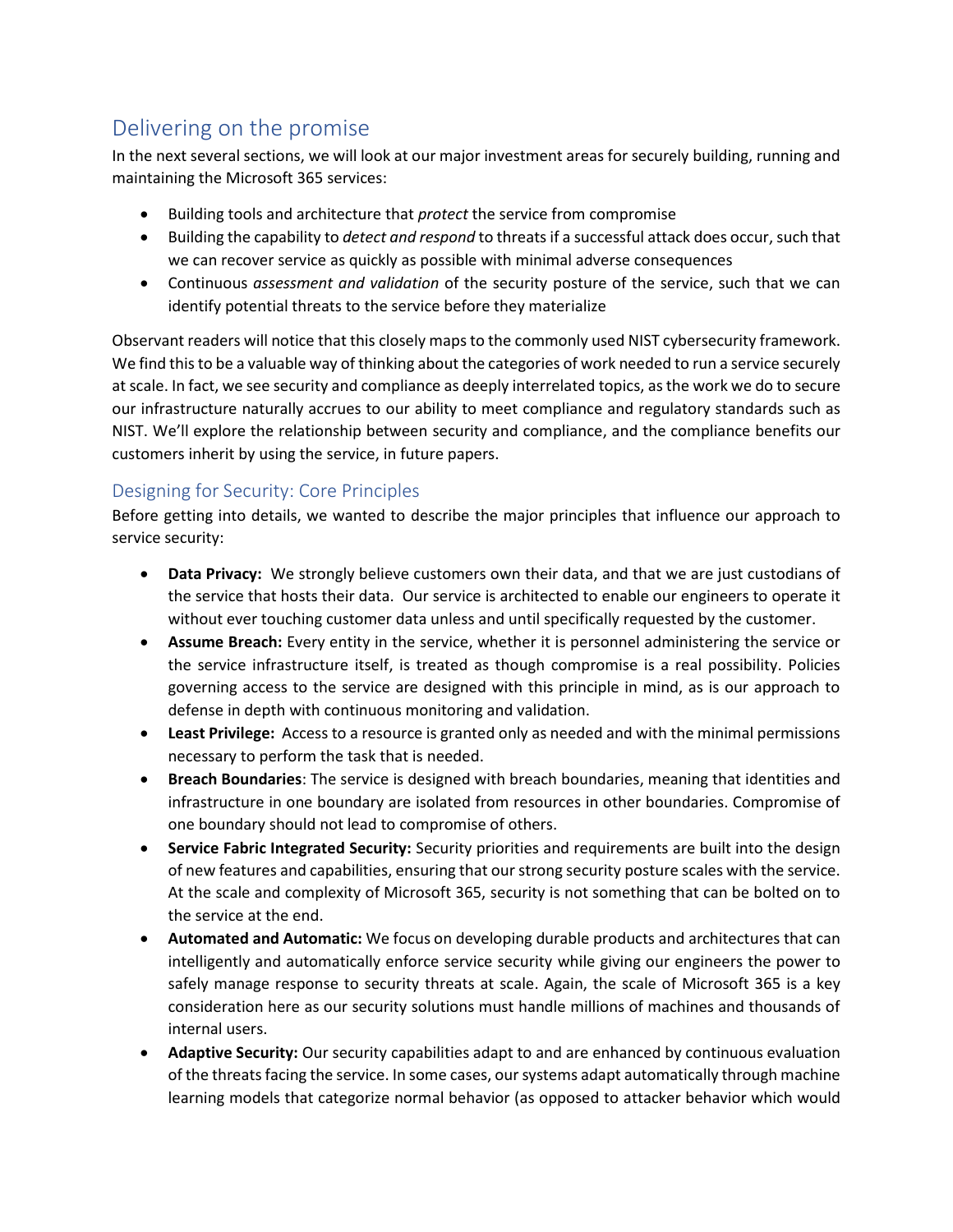represent a deviation from norm). In other cases, we regularly assess service security posture through penetration testing and automated assessment, feeding the results of that back into product development.

The next sections will describe how these principles come to life within the framework of *protecting* the service from threats, *detecting and responding* to any threats that do materialize, and continuously *assessing* the security posture of the service and improving that based on the results of those assessments.

#### <span id="page-3-0"></span>Service Protection: Minimizing the Risk of Compromise

Broadly speaking, service protection focuses on two vectors: people (making sure that Microsoft employees who build and manage the service cannot compromise or damage it), and the technical infrastructure of the service itself (making sure that machinery running the service has integrated defenses and is architected and configured in a most-secure default configuration).

#### <span id="page-3-1"></span>Defending Against Insider Threats

Our motto here is Zero Standing Access (ZSA). This means that, by default, the teams and personnel charged with developing, maintaining, and repairing core Microsoft 365 services have no elevated access to the service infrastructure. By default, these users only have a basic account which cannot be used to access data or perform any invasive actions. Any requests for elevated access are closely scrutinized, scoped to a minimal subset of the service, require layers of approval, and only take effect for a limited time. This is our application of the assume breach mentality to our internal employee accounts: while we perform strong background checks on our engineers, we do not assume that they are trusted when it comes to operating the service. An account could be compromised, or a user could go rogue. Our approach to access control assumes this possibility and builds in protections against it.

ZSA and running a service with least privilege is a tall claim, and achieving that state requires an architecture meticulously designed with this principle in mind. Under this architecture, the operations required to run the service can be thought of as discrete tasks, with millions of these tasks running each day across the service. Some of these are automated while others are triggered manually by an operator, but in all cases each task requires explicit permission to act against a target resource – and this permission is granted by a one-time use token bound to the specific task and target. This scoped token allows us to maintain access isolation, including the ability to ability to isolate sovereign environments. The architecture making all this possible is known as *task-based access control.*

#### Task-Based Access Control: A Closer Look

Ultimately, task-based access control is meant to enable our engineers and systems to safely take only those actions that are needed, and only where they are needed, without the need to maintain highly privileged accounts that have standing access to perform a broad range of administrative actions. This is a direct consequence of the assume breach mentality underlying our approach to service security: the assumption that any account is at risk of compromise compels us to design systems in a way that minimizes the blast radius of those accounts.

It's important to note that every engineer operating in the datacenter must pass regular mandatory background check and an annual security and privacy training to hold a valid account (and this is just to maintain a basic account that cannot, by default, perform sensitive operations!). Once engineers complete this background check, they go through a rigorous multi-factor authentication system that verifies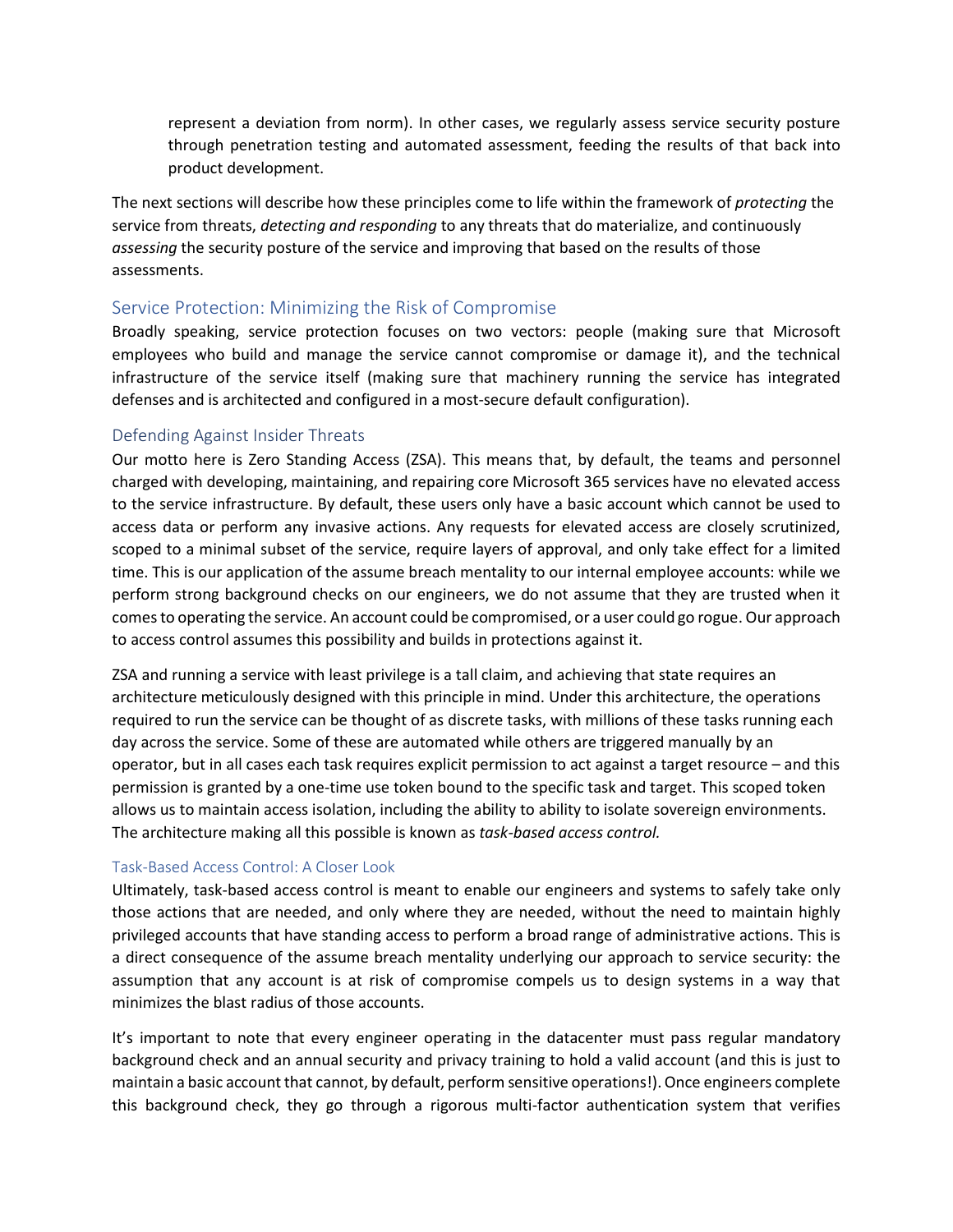multiple aspects of their identity before enabling this basic account. We maintain real time identity management systems to enforce this – if an engineer is ever found to be non-compliant (for example, through a lapse in training or through leaving the company), the account is disabled immediately.

The basic account described above is distinct from the account that an engineer uses to access corporate resources like e-mail and does not grant direct access to the production service infrastructure. The basic account simply gives our engineers the ability to request elevated access if they have a legitimate business need to do so. This access is, in turn, governed by the principle of *least privilege*. This means that all access is granted within the boundaries of Just-in-Time (JIT), and Just-Enough-Access (JEA) policies. That is, elevated access is only granted at the time of need and only for a fixed duration. Moreover, elevated access only gives the user the ability to perform the specific actions they need, and for a specific scope of service infrastructure. We do not allow global administrative access. All of this is implemented through a system we call Lockbox – it ensures that any user requests for elevated access get enough approval and are then implemented with JIT and JEA controls.



*Figure 1: Illustration of the Lockbox JIT request process. No account has standing administrative rights in the service. Just in time (JIT) accounts are provisioned with just enough access (JEA) to perform the action that is needed*

Rather than having users interactively log into service infrastructure directly, we have implemented tools and workflows that securely perform most of the actions needed to troubleshoot or recover from an issue with the infrastructure. These tools are made available to the account once JIT and JEA approval have been granted. For those rare instances when direct access to infrastructure is needed, users are required to obtain additional levels of approval and must use a Secure Access Workstation (SAW) to perform that action. And, of course, we have detailed auditing and monitoring for all this activity.

Again, a major assumption driving our design and management of the service is that any account can be compromised. Our enforcement of JIT, JEA, and task-based access control using Lockbox ensure that the potential damage resulting from a compromise can be minimized and detected. Consistent with our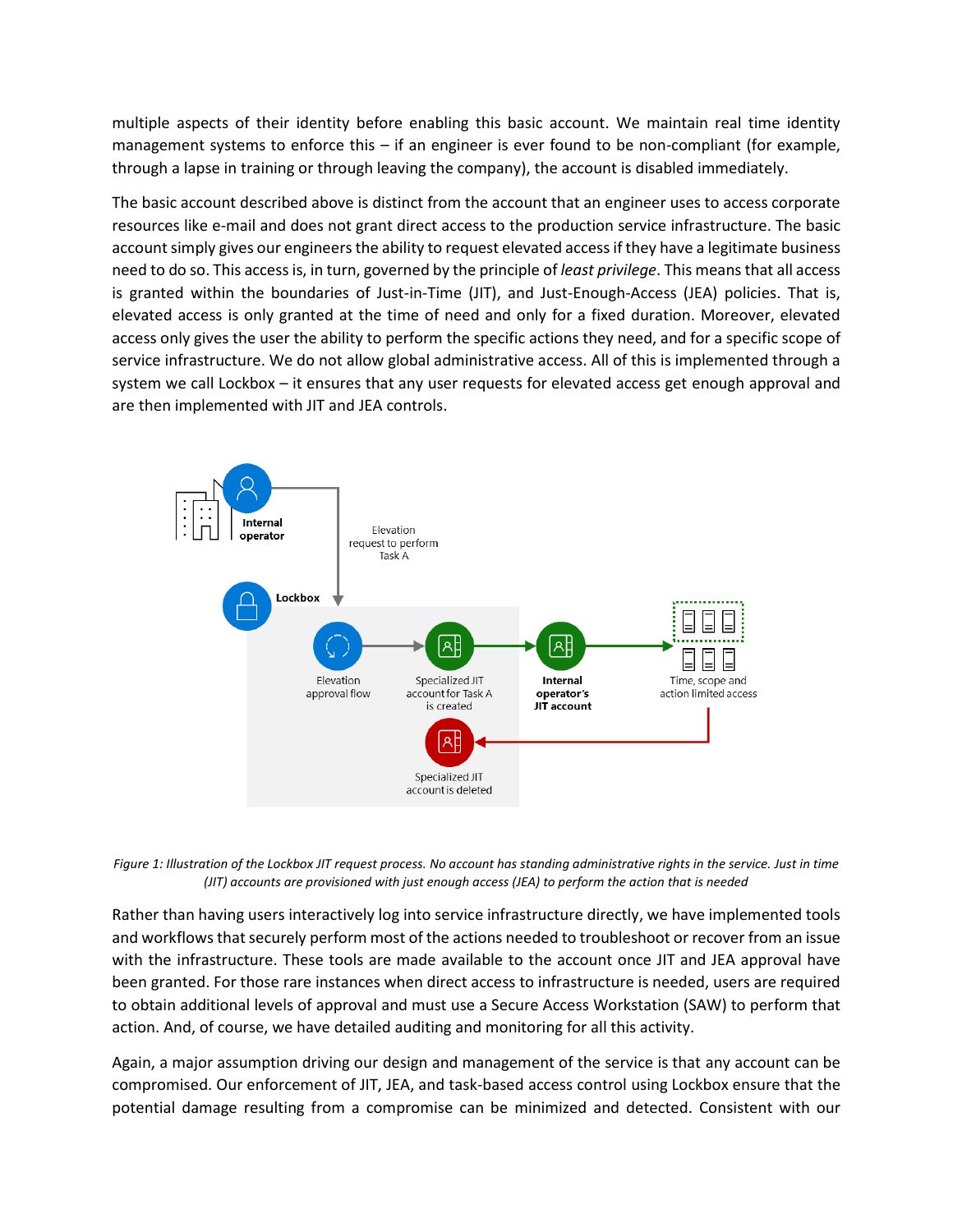security principles outlined earlier, the entire Lockbox system is deeply integrated into the service: as we scale the service both horizontally and vertically, Lockbox automatically scales as well, ensuring that our access control mechanisms always apply throughout the service.

#### <span id="page-5-0"></span>Encryption and Secrets Management

Securing privileged access to our services through modern access control is a critical part of protecting the service, but it is not enough by itself. We also defend the confidentiality and privacy of our customers' data as it moves from the clients to the service, in addition to enforcing strong privacy controls on the data that gets stored in the service. We achieve this through encryption throughout the data lifecycle, meaning that we encrypt both data in transit and data at rest. This is an example of some of our key principles such data privacy and assume breach at work. Nothing is taken for granted when it comes to keeping customer data secure and private.

#### Encryption for data in transit

Data in transit can be defined as one of the following:

- Communication between a client machine and Microsoft 365 services
- Communication between two Microsoft 365 servers in different datacenters
- Communication between a Microsoft 365 server and a non-Microsoft 365 server

All of the above takes place over encrypted protocols such as TLS. Our services prefer the most secure ciphers and protocols, enabling customers with modern clients to get the best possible assurance of privacy in transit. We regularly reassess the configuration we've chosen as new threats emerge and improved protocols become available. We onboard these newer protocols into our services and deprecate older and weaker protocols methodically and transparently. This ensures that communication with the service, whether it is inter-datacenter between Microsoft 365 servers or customer facing, is protected with strong encryption.

#### Encryption for data at rest

Protecting customer data at rest with strong encryption is one of the most critical customers promises we make. It means that customer data remains secure and private even if the machine storing that data is compromised.

An integral part of this promise is the ability to efficiently and securely manage the secrets used to access and encrypt this data. Our secrets management framework ensures that our secrets are acquired from credible sources, stored in secure locations, and are accessed only when authorized and through approved channels. It also alerts and detects on malicious usage or exfiltration of secrets. Much like we use JIT and JEA to govern access to service infrastructure and tasks against that infrastructure, JIT and JEA govern access to secrets stored in the service.

#### <span id="page-5-1"></span>Network Isolation

Just like our access control policies are designed to restrict privileged access to the service by our personnel, the goal of network isolation is to restrict the ability of different parts of the Microsoft 365 service infrastructure to communicate with each other except for the minimum necessary for the service to operate. Combined with our least privilege approach to access control, network isolation allows us to establish breach boundaries throughout the service.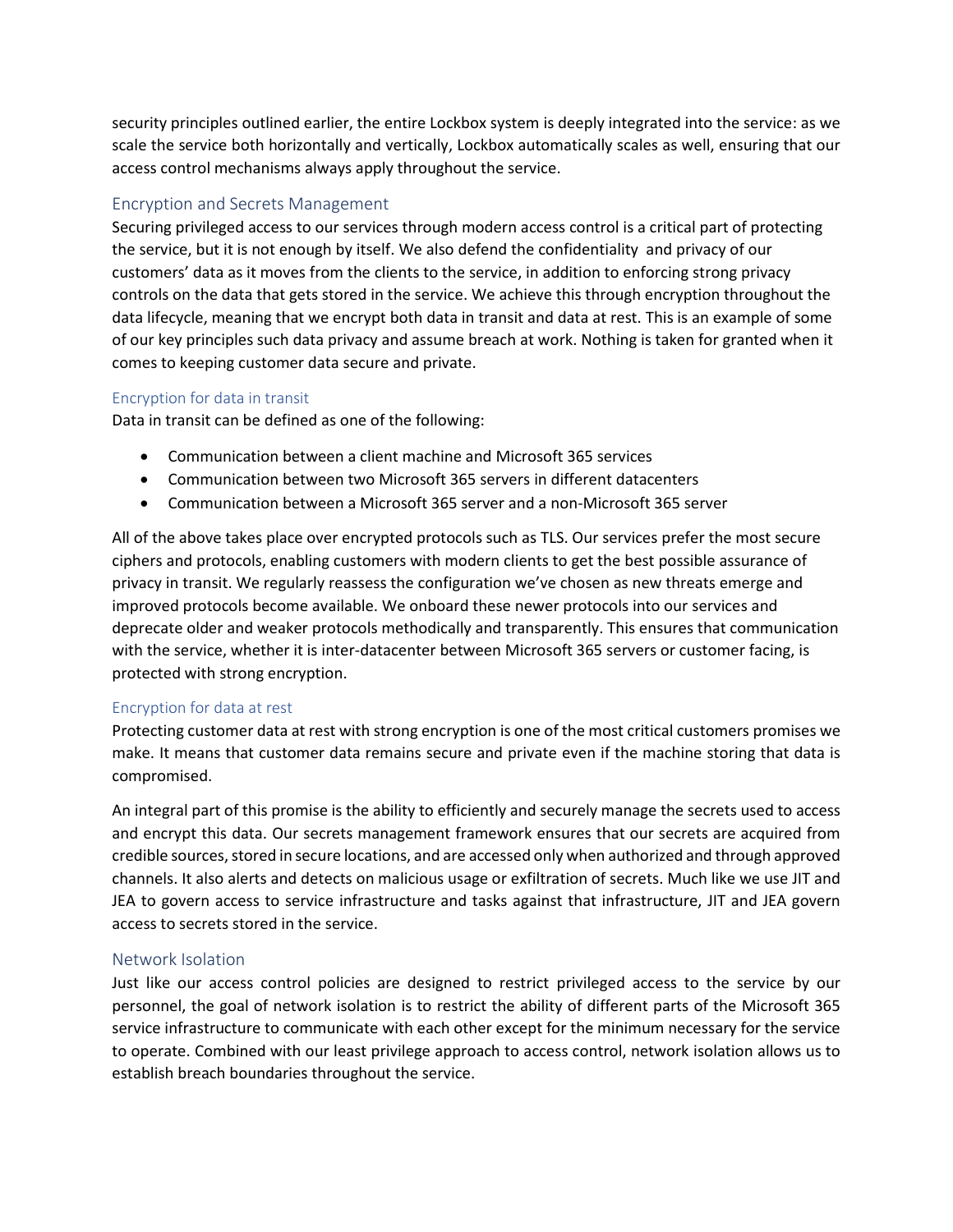Network isolation is not only about preventing unwanted authentication from one service partition to another. In addition to minimizing the damage that could be caused by compromised accounts, effective network segmentation is critical for defending against *unauthenticated* attacks such as the WannaCry outbreak of 2017. WannaCry was an enormously destructive attack globally, but it did not involve usage of privileged accounts or any kind of authentication: it exploited sensitive network paths that were left open between machines. Indeed, strong network isolation is a critical part of comprehensively protecting against lateral movement risks. The ability to establish a connection with a target, before authentication is even attempted, needs to be restricted as much as possible.

We closely scrutinize so-called RCE (remote code execution) ports – these are the ones attackers could exploit to pivot from one service to another and are what we mean when describing sensitive network path. Of course, defining RCE ports requires modeling of the service itself, as custom-built architecture may involve a unique set of RCE ports. We define network restrictions between partitions of the service that prevent all but required traffic from crossing partition boundaries. This requires us to deeply understand network traffic patterns between the services comprising Microsoft 365, and to restrict, at the host firewall and router layer, traffic that is not strictly necessary.



*Figure 2: network segmentation between service partitions. By default, network layer restrictions prohibit traffic between partitions. Only a restricted set of tightly controlled traffic is allowed following review*

We mentioned above that our access control systems are deeply integrated into the fabric of the service, ensuring that our access control mechanisms automatically scale with service growth, and our network isolation policies are no different. When core Microsoft 365 services grow, traffic from newly provisioned capacity into previously established parts of the service is denied by default. Teams must manually open network paths when necessary for a new service feature to operate, and we closely scrutinize any attempts to do so to ensure that only the minimal required paths are open. Again, our key security principles are at play here: even freshly provisioned capacity is not trusted to be secure, and our network isolation policies are automatically applied as the service scales.

#### <span id="page-6-0"></span>Security Monitoring and Response: Mitigating Risk if the Worst Happens

The assume breach model goes beyond designing architectural protections and access control policies: it means that no matter how effective those protections are, we cannot trust that they will always hold. We must assume a non-zero probability of successful attack, no matter how confident we are in our defenses.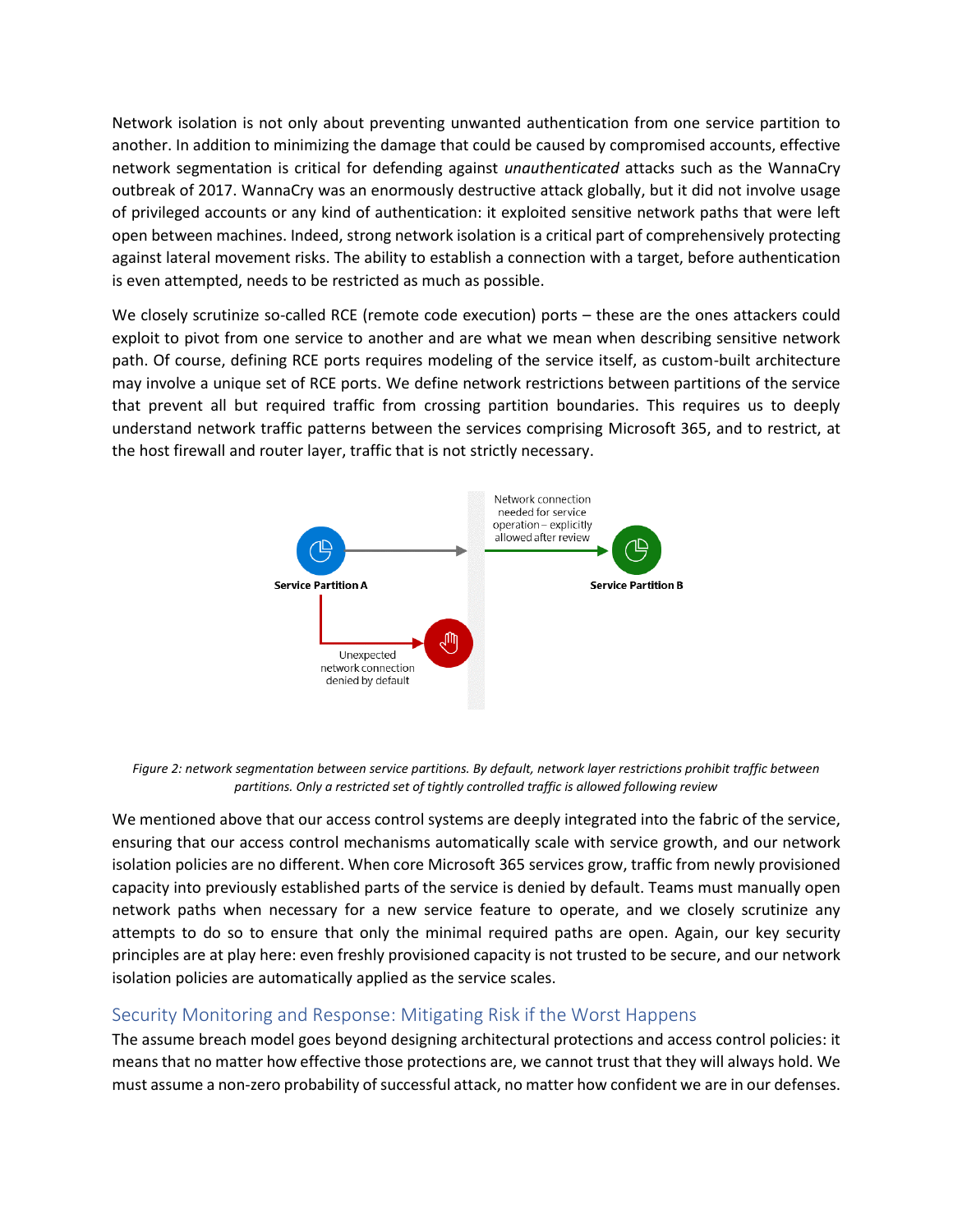We need to have the ability to detect and mitigate these attacks against the service infrastructure before they result in a compromise of customer data.

Our work in this space spans security monitoring and incident response:

- **Security Monitoring:** this is about building systems and processes to catch compromise to the infrastructure in real time and at scale, allowing us to respond to and stop attacks before they propagate throughout the service
- **Incident Response:** we need tools and processes to mitigate risk and evict attackers, also in real time and at scale, in response to the alerts raised by our monitoring systems

#### <span id="page-7-0"></span>Security Monitoring and Response at Scale

Automation, scale, and cloud-based solutions are key pillars of our monitoring and response strategy. For us to effectively catch and stop attacks at the scale of some of the Microsoft 365 core services, our monitoring systems need to automatically raise highly accurate alerts and to do so in real time – it is not enough to generate low-fidelity alerts and manually sort through large quantities of those. To that end, many of our alerts trigger immediate phone calls to a 24 x 7 on-call rotation (yes, even at 3am!). Similarly, when an issue is detected we need the ability to mitigate the risk at scale – we cannot rely on our team to manually fix issues machine-by-machine.

When possible, our systems automatically trigger an action to remediate the threats that have been detected. When that's not an option (for example, if the action needed to mitigate the attack is itself highrisk and therefore needs human oversight), our on-call engineers are equipped with a set of tools that enable them to act in real time and at scale to mitigate the threats that are detected.

We invest in two major areas to achieve these outcomes:

- **Robust, detailed security telemetry**: in addition to default server logging and application level data, core infrastructure in our service is equipped with customized security agents that generate detailed telemetry that we use for monitoring and forensics. We also consume telemetry from other Microsoft services that we depend on, resulting in a robust ecosystem of security signals for Microsoft 365 services.
- **Cloud-based monitoring and response tools**: telemetry from Microsoft 365 services is sent to a high-scale, real time system for centralized processing and alerting. When we need to take an action in response to an alert, or to further investigate forensic evidence throughout the service, our cloud-powered tools allow us to specify what needs to be done and where – and those actions take effect rapidly.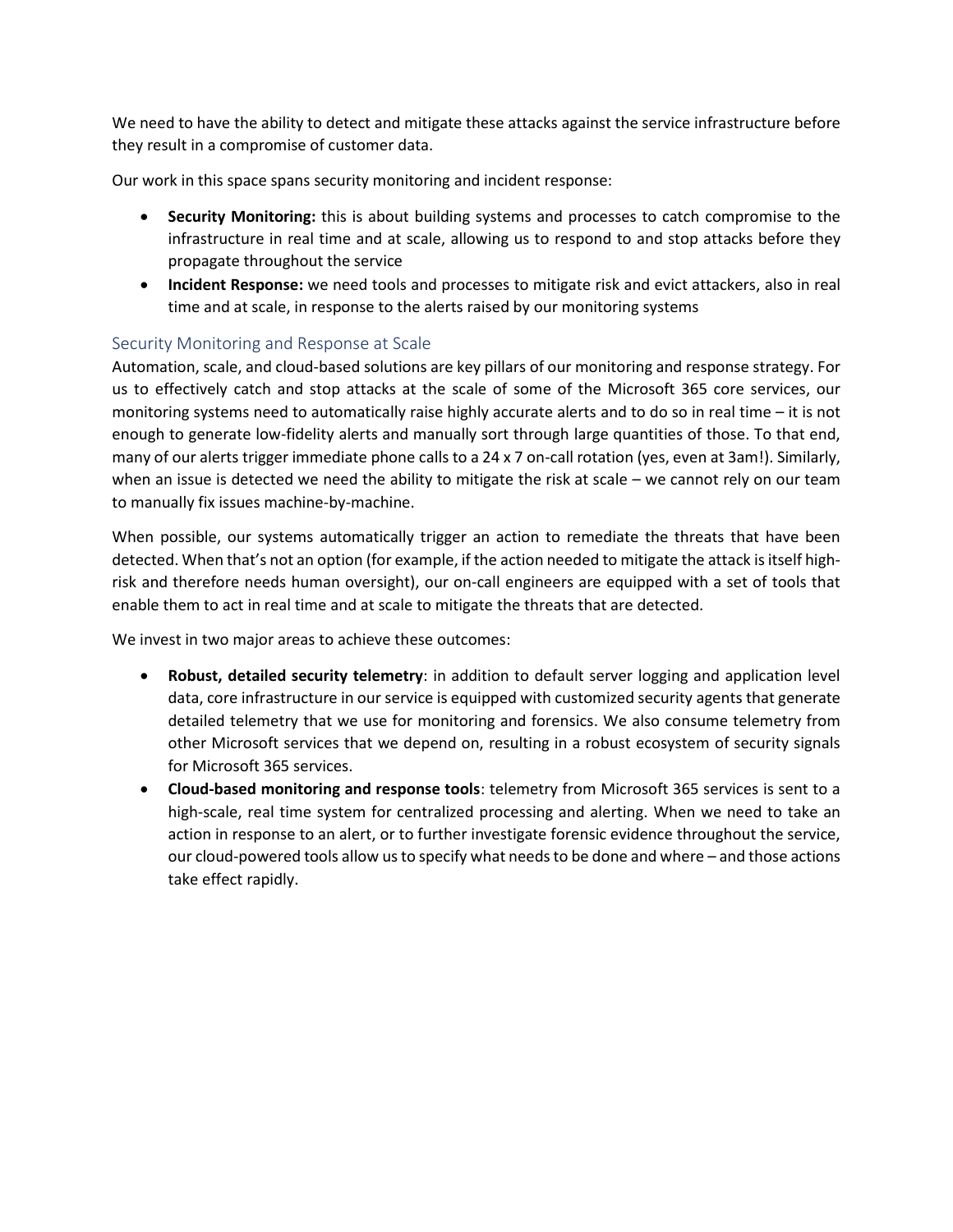

*Figure 3: Security Monitoring for service infrastructure. A robust set of signals is generated on the service infrastructure and is sent to a centralized real time pipeline for processing and analysis. The output is a set of high-fidelity alerts and signals that can be used for incident response and forensics*

Readers should note the emphasis on cloud-based, automated solutions for monitoring and response. We do not exclusively rely on local (that is, machine-specific) solutions. We also send telemetry from service infrastructure to a centralized pipeline that correlates the data and reasons over it to generate highly accurate alerts. For incident response, we do something similar: rather than only investigating issues on a per-machine basis, we rely on cloud-based tools which are integrated with the service fabric and inventory. This allows us to use those tools to iterate our incident response across machines in the service automatically. This is how we scale response, as localized approaches to security are simply not feasible for a fleet of one million machines. In fact, cloud-based approaches to telemetry and monitoring are an example of using scale to our advantage: scale results in an abundance of rich data at our disposal, which in turn enables us to build intelligent systems for monitoring and response.

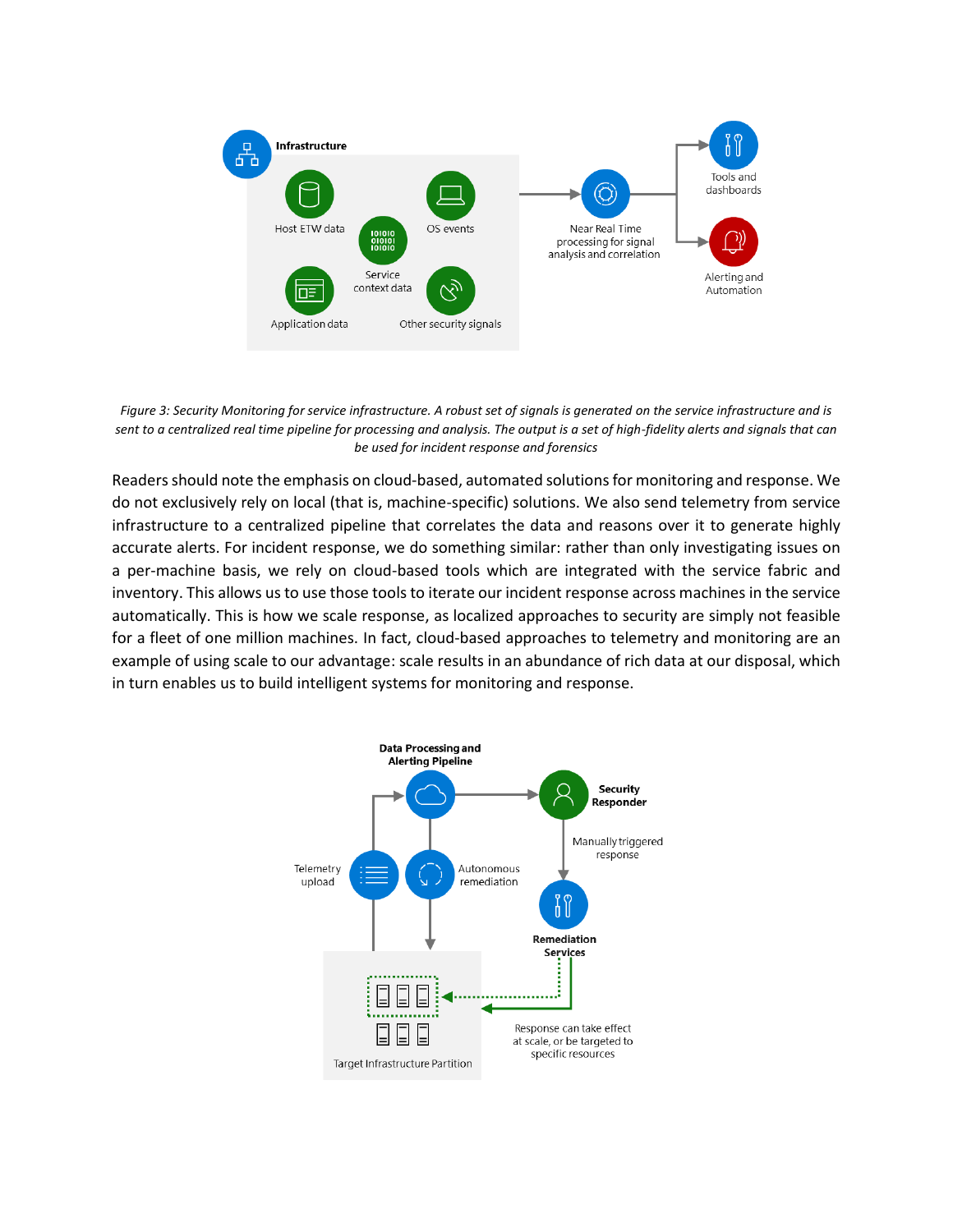*Figure 4: Incident response is cloud-powered and service-aware. It can be triggered autonomously for basic actions, or manually*  for more complex scenarios. Remediation can take effect on a small number of machines, or across a service partition if *necessary*

#### <span id="page-9-0"></span>Baseline Monitoring vs. Service Specific Scenarios

In the beginning of this document we mentioned the complexity of the service, and we wanted to describe how our approach to security monitoring addresses that. Effective security monitoring spans what we call "baseline scenarios", meaning generic attack patterns that do not exploit Microsoft 365 specific architecture or features, and scenarios involving exploitation of unique aspects of the Microsoft 365 services. It is not enough to monitor for baseline attacker patterns: we must assume that sufficiently motivated and sophisticated attackers will learn about service-specific architecture and will attempt to exploit that. This is certainly a major risk when it comes to insider threat scenarios, but we also see this as a risk in the context of nation state attackers and other APTs (Advanced Persistent Threats).

For baseline scenarios, we strongly rely on Microsoft's customer facing security products, such as Microsoft Defender ATP. For service specific attacks, we partner closely with engineering teams across the service to deeply model threats to the service architecture and build the telemetry and monitoring needed to mitigate those threats.

Earlier sections in this paper emphasized the fact that our security solutions are deeply integrated with our service – these products are aware of the nuances of service architecture and changes to that architecture. Security monitoring follows a similar model: our monitoring logic goes beyond baseline scenarios and incorporates deep awareness of service architecture and operations. Here are a few examples of service specific monitoring we build for Microsoft 365 service infrastructure:

- Modeling network traffic flows into and out of the service, raising alerts for deviations from normal patterns
- Analytical profiles for activities performed by internal operators who manage our service, alerting on deviations or suspected risky activity
- Abnormal use of privileged commands or functions that are only meant to be used for administration of the service

And there are many more such scenarios. The general point is that our services are one-of-a-kind: we've built a lot of unique systems and architecture to power the rich experiences we offer to our customers, but we assume that motivated attackers will also attempt attacks that exploit these unique capabilities. Our security monitoring must be prepared for that. Like all our service security solutions, security monitoring is integrated deeply with the service fabric itself.

#### <span id="page-9-1"></span>Constant Validation

Our assume breach principle is all about planning for the worst – given how seriously we take this philosophy, we would be remiss if we did not have a plan for mitigating potential gaps in our security posture. Indeed, we validate our security posture regularly, automatically, and through cloud-based tools (we hope that you notice a trend here).

We have two primary forms of validation: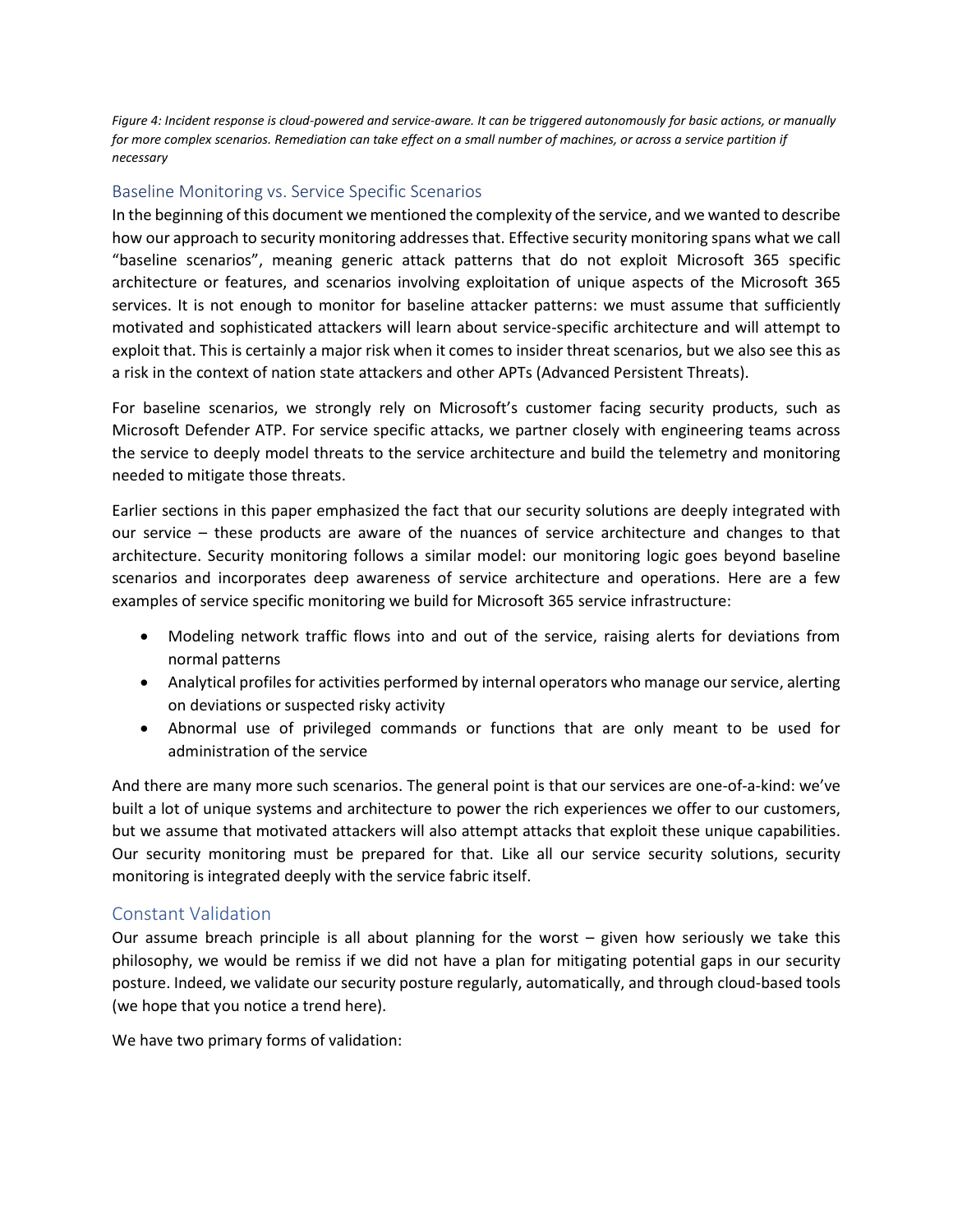- **Architectural and configuration assessment**: verifying that promises we make about our service architecture (for example, that specific networks are correctly segmented or that machines are up to date with required patches) hold and do not regress.
- **Post-exploitation validation:** simulating attacks directly against our infrastructure, with the goal of verifying that our monitoring and response systems work as expected in the production environment.

Both forms of validation result in a robust set of analytics and reports that allow us to quickly identify and remediate any failures. This is all generated automatically: the tools we use for validation are configured to run continuously and to target the entire service, or a representative sample when completeness is not feasible. Moreover, these are cloud based tools. Like our monitoring and response systems, our validation systems take a service-wide view. For example, our attack simulation tools are designed to intelligently navigate throughout the service infrastructure by using a cloud-based command and control system to coordinate actions.



Figure 5: Attacks are regularly simulated against the service, both through automation and through manual penetration testing. *We also regularly scan the service architecture and configuration to ensure that our design principles are upheld.*

#### <span id="page-10-0"></span>Automated Assessment

No matter how well a system is designed, security posture can degrade over time: machines can go unpatched, unsafe changes to configuration can be introduced inadvertently, and regressions to security code can be introduced. We've built automation to continually assess our systems for this kind of degradation, so that we can immediately act to correct the issue. Our work here can be divided into two major categories: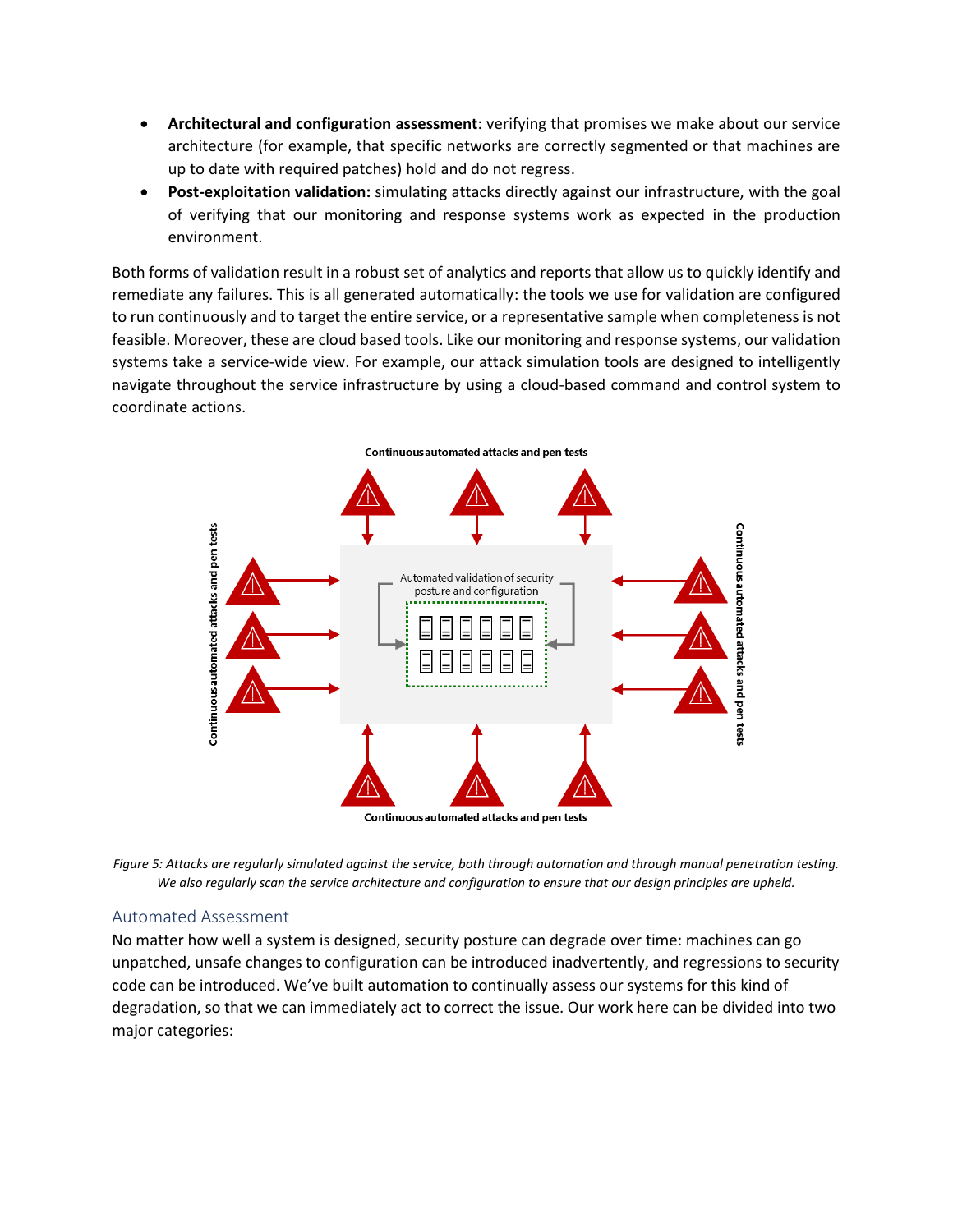- **Machine state scanning:** making sure that the machines comprising our infrastructure are up to date with the latest patches, and that their individual configurations are correctly set. This is often referred to as PAVC: patching, anti-virus, vulnerability, and configuration scanning.
- **Architectural validation**: As described earlier in this paper, a lot of our work focuses on designing service architecture to minimize the damage that an attack could cause. Network segmentation is a great example of this. But it's possible for network segmentation to degrade over time: if even a single machine in a service partition fails to receive an update (or a new highly powered service is introduced that listens on a previously unused port), an entire section of the service can be at risk of lateral movement through compromise of that initial machine. Another example is verifying that no accounts with standing administrative access have been introduced into the service. Our architectural validation work automatically identifies instances like this where the current state of the service has drifted for some reason from our desired state.

Broadly speaking, the goal of automated assessment is to ensure that the capabilities we described in the section on protecting service infrastructure function as expected. This is another application of our assume breach mentality. Implementing a protection is simply not enough. We need to regularly ensure that it works.

#### <span id="page-11-0"></span>Attack Simulation and Penetration Testing

In addition to automatically assessing the service for potentially dangerous misconfigurations, we put significant emphasis on simulating real attacks in our environment. We have an in-house penetration testing team that regularly conducts attacks against service infrastructure, and we also maintain an automated attack simulation system that regularly triggers small scale attacks. In other words, we attack ourselves constantly.

The goal of attack simulation is to validate our detection and response capabilities. Attack simulation often focuses on "post-exploitation" activities – while our penetration testing is certainly used to identify new vulnerabilities and paths into the service, a major priority is on what happens *after* the compromise. Are we detecting the attack quickly enough? Are we able to effectively remediate and evict the attackers? These are the key questions for our monitoring and response systems, and attack simulation allows us to answer those on an ongoing basis.

It's important to note that we attack our service constantly. We do not settle for infrequent penetration testing – attack simulation is a way of life for us. Indeed, as we've scrutinized recent high-profile breaches of other organizations, we've noticed that the impact of an attack is often exacerbated by insufficient validation of security controls (for example, lack of validation that monitoring systems work as expected can lead organizations to ignore or incorrectly respond to alerts that were raised during a real attack). Our goal with constant attack simulation is to make sure this does not happen to Microsoft 365. If the worst ever happens, we need to be prepared.

### <span id="page-11-1"></span>Conclusion

Securing the infrastructure of one of the world's largest cloud services requires us to stay ahead of attackers while also keeping up with constantly increasing service scale and complexity. Maintaining customer trust in Microsoft 365 requires us to design our services to a robust set of core security principles and to make sure those principles are embedded deeply into service design and operations. This paper